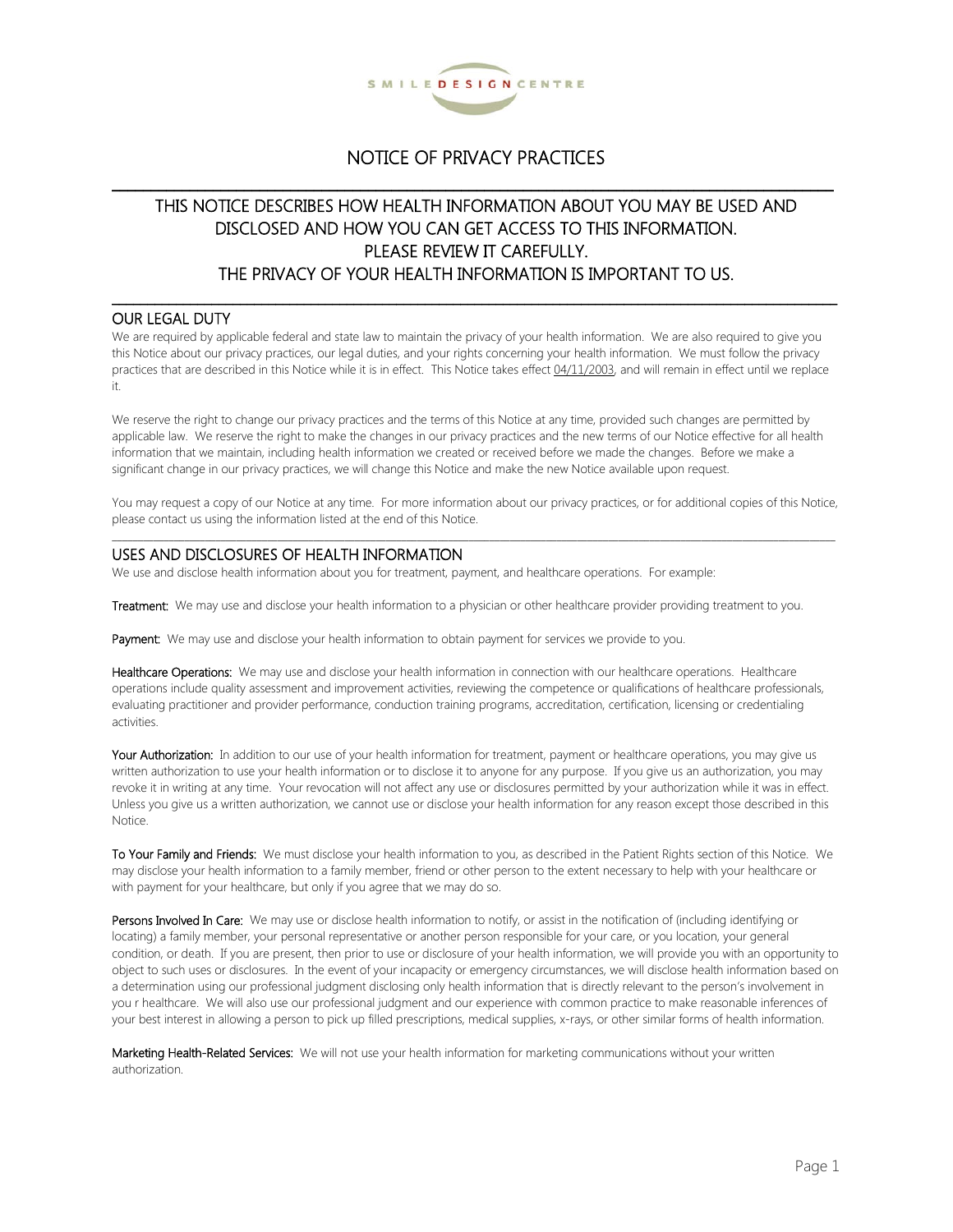

Required by Law: We may use or disclose your health information when we are required to do so by law. We may also use or disclose your health information to health oversight agencies; to coroners, medical examiners, and funeral directors; to employers regarding work-related illness or injury; to the military; to federal officials for lawful intelligence, counterintelligence, and national security activities; to correctional institutions regarding inmates; in response to subpoenas and other lawful judicial processes; to law enforcement officials; as part of research projects; and authorized by state worker's compensation laws.

Abuse of Neglect: We may disclose your health information to appropriate authorities if we reasonably believe that you are a possible victim of abuse, neglect, or domestic violence or the possible victim of other crimes. We may disclose your health information to the extent necessary to avert a serious threat to your health or safety or the health and safety of others.

National Security: We may disclose to military authorities the health information of Armed Forces personnel under certain circumstances. We may disclose to authorized federal officials health information required by lawful intelligence, counterintelligence, and other national security activities. We may disclose to correctional institution or law enforcement officials having lawful custody of protected health information of inmate or patient under certain circumstances.

Appointment Reminders: We may use or disclose your health information to provide you with appointment reminders (such as voicemail messages, postcards, or letters).  $\ldots \ldots \ldots \ldots \ldots$  . The contribution of the contribution of the contribution of the contribution of the contribution of the contribution of the contribution of the contribution of the contribution of the contribution of t

## PATIENT RIGHTS

Access: You have the right to look at your digital chart on one of our computers or get print-outs of your health information, with limited exceptions. You must make a request in writing to obtain a access to your health information if you want to transfer all of your records or any portion of such to another dentist. You may obtain a form to request access by using the contact information listed at the end of this Notice. You may also request access by sending us a letter to the address at the end of this Notice. If you prefer, we will prepare a summary or an explanation of your health information for a fee. Contact us using the information listed at the end of this Notice for a full explanation of our fee structure.

Disclosure Accounting: You have the right to receive a list of instances in which we or our business associates disclosed your health information for purposes, other than treatment, payment, healthcare operations and certain other activities, for the last 6 years, but not before April 14, 2003. If you request this accounting more than once in a 12-month period, we may charge you a reasonable, cost-based fee for responding to these additional requests.

Restriction: You have the right to request that we place additional restrictions on our use or disclosure of your health information. We are not required to agree to these additional restrictions, but if we do, we will abide by our agreement (except in an emergency).

Alternative Communication: You have the right to request that we communicate with you about your health information by alternative means or to alternative locations. (You must make your request in writing.) Your request must specify the alternative means or location, and provide satisfactory explanation how payments will be handled under the alternative means or location you request.

Amendment: You have the right to request that we amend your health information. (Your request must be in writing, and it must explain why the information should be amended.) We may deny your request under certain circumstances. \_\_\_\_\_\_\_\_\_\_\_\_\_\_\_\_\_\_\_\_\_\_\_\_\_\_\_\_\_\_\_\_\_\_\_\_\_\_\_\_\_\_\_\_\_\_\_\_\_\_\_\_\_\_\_\_\_\_\_\_\_\_\_\_\_\_\_\_\_\_\_\_\_\_\_\_\_\_\_\_\_\_\_\_\_\_\_\_\_\_\_\_\_\_\_\_\_\_\_\_\_\_\_\_\_\_\_\_\_\_\_\_\_\_\_\_\_\_\_\_\_\_\_\_\_\_\_\_\_\_\_\_\_\_\_\_\_\_\_\_

## QUESTIONS AND COMPLAINTS

If you want more information about our privacy practices or have questions or concerns, please contact us.

If you are concerned that we may have violated your privacy rights, or you disagree with a decision we made about access to your health information or in response to a request you made to amend or restrict the use or disclosure of your health information or to have us communicate with you by alternative means or at alternative locations, you may complain to us using the contact information listed at the end of this Notice. You also may submit a written complaint to the U.S. Department of Health and Human Services. We will provide you with the address to file your complaint with the U.S. Department of Health and Human Services upon request.

We support your right to the privacy of your health information. We will not retaliate in any way if you choose to file a complaint with us or with the U.S. Department of Health and Human Services.

Contact Officer: Anya Bondar

Telephone: 603-427-0043 E-mail: **[info@yoursmiledesign.com](mailto:info@yoursmiledesign.com)** Address: Pease International Tradeport 15 Rye Street, Suite 115 Portsmouth, New Hampshire 03801